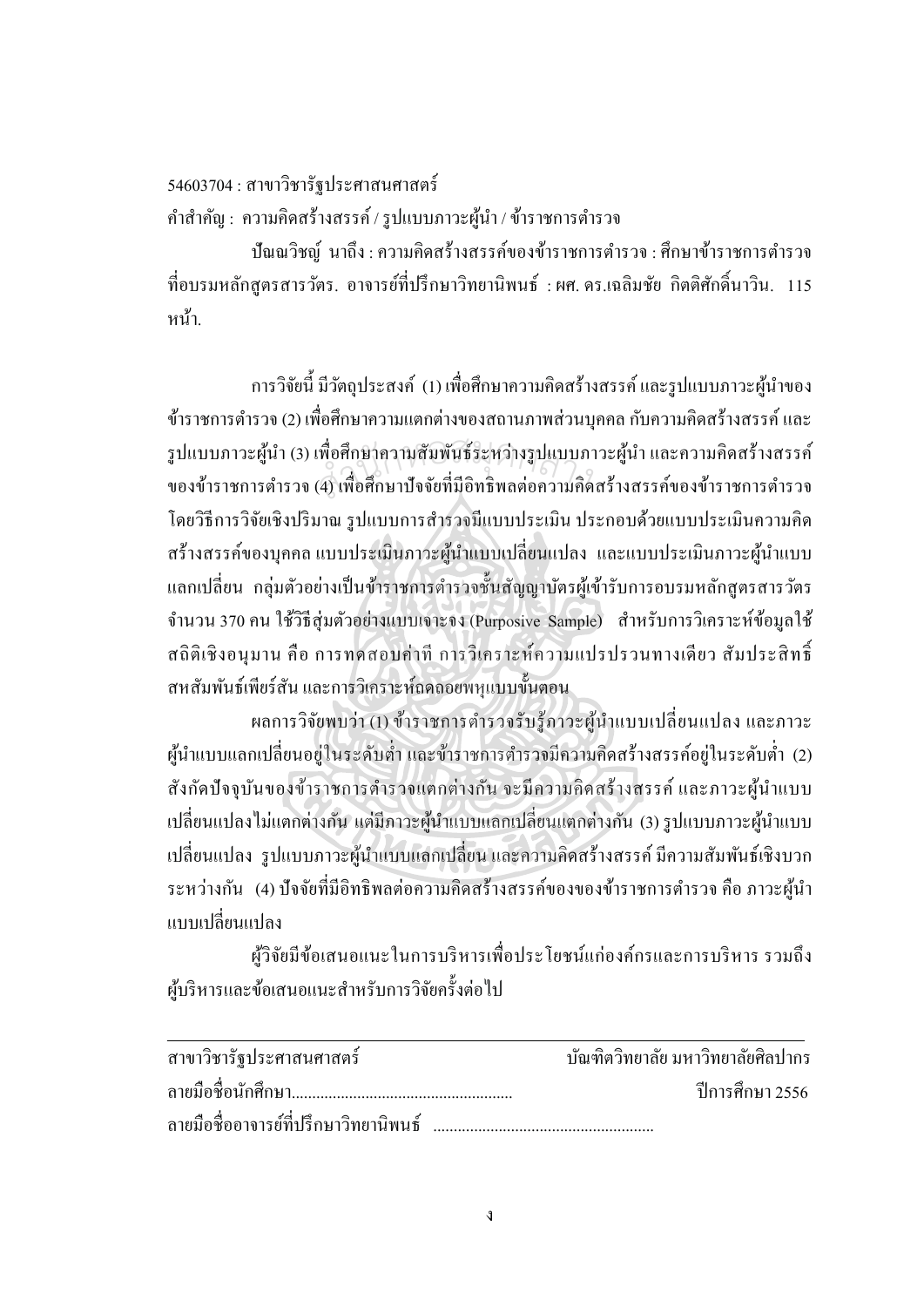## 54603704 : MAJOR : PUBLIC ADMINISTRATION

## KEY WORD : CREATIVITY / LEADERSHIP STYLES / POLICE OFFICERS

PANNAWIT NATUENG : LEVELS OF CREATIVITY IN POLICE OFFICERS : THE STUDY OF POLICE OFFICERS WHO PARTICIPATE IN THE INSPECTOR COURSE. THESIS ADVISOR : CHALERMCHAI KITTISAKNAWIN, Ph.D. 115 pp.

The objectives of this research are; (1) to investigate levels of creativity and leadership styles found in police officers; (2) to observe differences in individual status and their levels of creativity and leadership styles; (3) to examine the relationships between leadership styles and levels of creativity and leadership styles; (3) to examine the relationships between leadership styles and levels of creativity in police officers and (4) to identify factors that can influence levels of creativity in police officers. The research has been conducted by the quantitative method through the use of inventory. There are a number of inventory involved including individual creativity inventory, transformational leadership assessment inventory and transactional leadership assessment inventory. Samples are 370 police officers in commissioned levels who participate in the Inspector training course. These samples are selected through Purposive Sample method. The data is analyzed by inferential statistics methods namely t-test, One-way ANOVA, Pearson correlation coefficient and Multiple regression analysis.

Findings are as the followings: (1) police officers generally have low level of awareness on transformational and transactional leaderships as well as low level of creativity. (2) Police officers, albeit working in different departments, have the same level of creativity and transformational leadership. On the contrary, they do have different level of transactional leadership. (3) Transformational leadership, transactional leadership and levels of creativity are positively correlated. (4) The factor that influences the level of creativity in police officers is transformational leadership.

The researcher identifies the suggestions to improve the management for the organization, management team as well as the executives. In addition, the researcher also provides the suggestions for future researches.

| Program of Public Administration |
|----------------------------------|
|                                  |
|                                  |

Graduate School, Silpakorn University Academic Year 2013